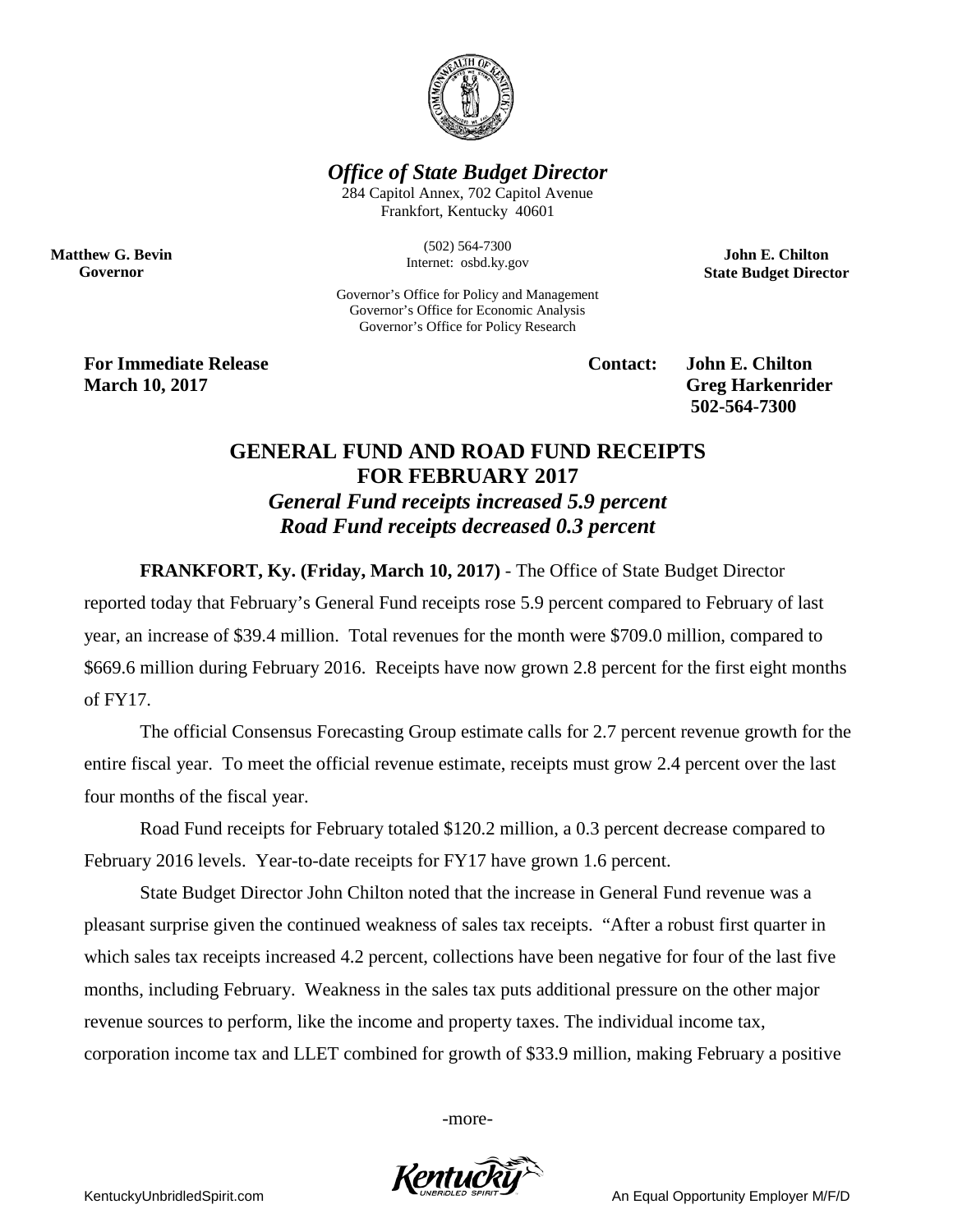month in spite of the poor performance in the sales tax. We will continue to monitor progress in all revenue sources as we close the final four months of the fiscal year."

Among the major accounts:

- Sales and use tax receipts decreased 0.7 percent for the month but have grown 0.7 percent year-to-date.
- Corporation income tax receipts increased \$7.8 million in February and have grown \$45.9 million for the year.
- Individual income tax collections grew 5.8 percent in February and have grown 4.3 percent though the first eight months of FY17.
- Property tax collections grew 1.4 percent for the month and have increased 3.1 percent year-to-date.
- Cigarette tax receipts rose 7.5 percent for the month but have decreased 3.5 percent yearto-date.
- Coal severance tax receipts increased 15.1 percent but are down 23.5 percent through the first eight months of the fiscal year.

Road Fund receipts declined 0.3 percent in February 2017 with collections of \$120.2 million but have increased 1.6 percent for the year. Motor fuels and motor vehicle usage tax receipts both posted modest gains for the month but those increases were offset by declines in the remaining accounts. The official Road Fund revenue estimate call for revenues to decline 1.7 percent for the fiscal year. Based on year-to-date tax collections, revenues can fall 8.1 percent for the remainder of FY17 and still meet the estimate. Among the accounts, motor fuels rose 2.0 percent. Motor vehicle usage revenue increased 4.2 percent, and license and privilege receipts declined 9.6 percent.

-30-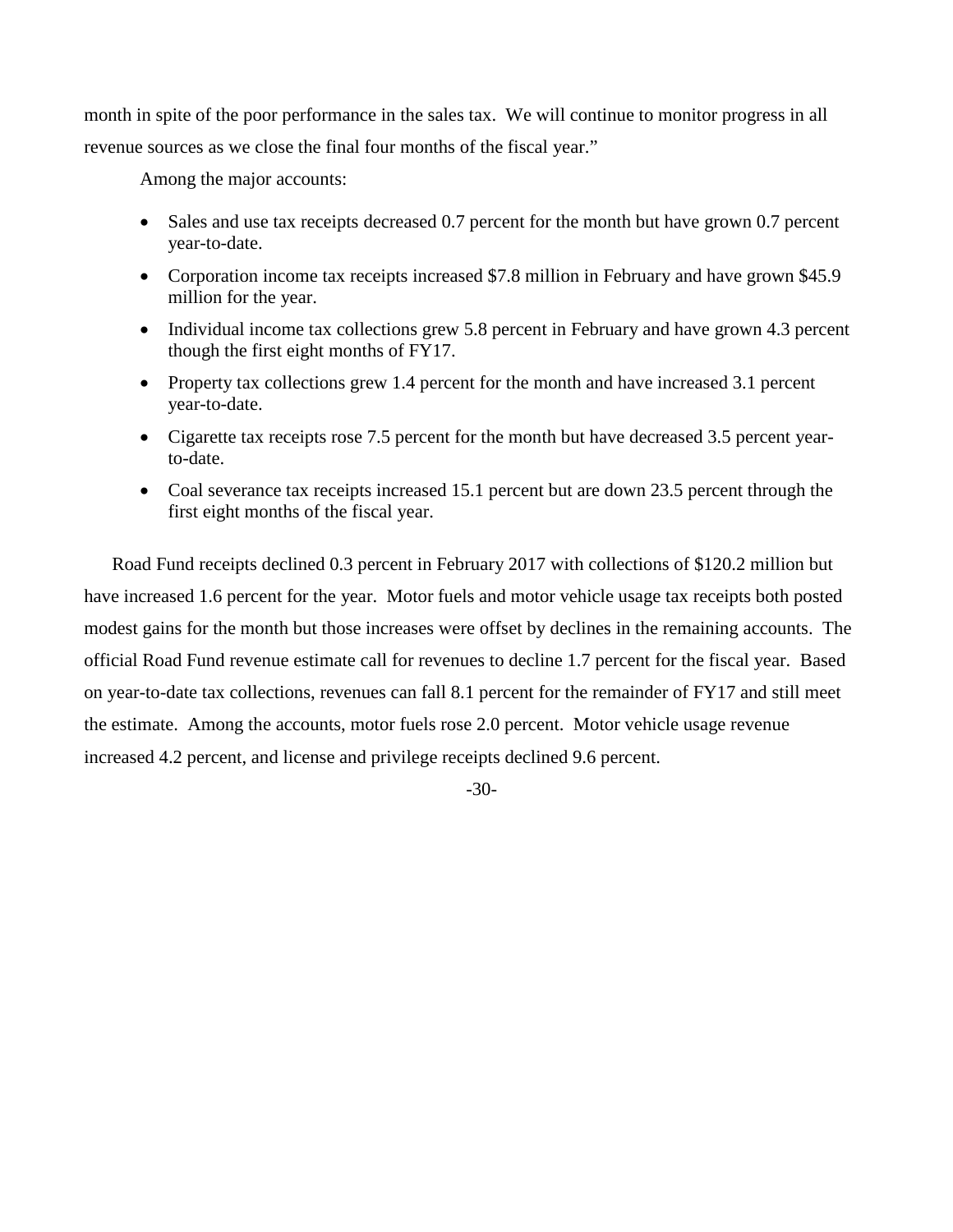## KENTUCKY STATE GOVERNMENT REVENUE 1. GENERAL FUND REVENUE

|                                                                             | <b>FEBRUARY</b>           | <b>FEBRUARY</b>           |                        | <b>JULY THROUGH FEBRUARY</b> |                             |                 |
|-----------------------------------------------------------------------------|---------------------------|---------------------------|------------------------|------------------------------|-----------------------------|-----------------|
|                                                                             | 2017                      | 2016                      | % Change               | FY 2017                      | FY 2016                     | % Change        |
| <b>TOTAL GENERAL FUND</b>                                                   | \$709,017,470             | \$669,648,799             | 5.9%                   | \$6,833,131,807              | \$6,643,865,736             | 2.8%            |
| Tax Receipts                                                                | \$682,465,737             | \$646,794,786             | 5.5%                   | \$6,608,669,795              | \$6,421,518,715             | 2.9%            |
| Sales and Gross Receipts                                                    | \$290,534,161             | \$290,296,420             | 0.1%                   | \$2,704,584,665              | \$2,688,524,151             | $0.6\%$         |
| <b>Beer Consumption</b>                                                     | 365,600                   | 393,325                   | $-7.0%$                | 4,098,079                    | 4,324,979                   | $-5.2%$         |
| Beer Wholesale                                                              | 3,033,152                 | 3,609,959                 | $-16.0%$               | 39,450,230                   | 41,448,650                  | $-4.8%$         |
| Cigarette                                                                   | 16,463,507                | 15,312,435                | 7.5%<br>$-41.2%$       | 142,946,114                  | 148, 152, 773               | $-3.5%$         |
| <b>Distilled Spirits Case Sales</b><br><b>Distilled Spirits Consumption</b> | 5,177<br>504,775          | 8,802<br>830,509          | $-39.2%$               | 100,939<br>9,367,275         | 95,853<br>9,001,795         | 5.3%<br>4.1%    |
| <b>Distilled Spirits Wholesale</b>                                          | 1,653,364                 | 2,457,100                 | $-32.7%$               | 28,965,373                   | 27,036,210                  | 7.1%            |
| Insurance Premium                                                           | 37,443,371                | 29,835,720                | 25.5%                  | 84,330,271                   | 75,714,980                  | 11.4%           |
| Pari-Mutuel                                                                 | 625,945                   | 229,867                   | 172.3%                 | 3,148,443                    | 2,234,596                   | 40.9%           |
| Race Track Admission                                                        | 0                         | 11,578                    | $-100.0%$              | 141,991                      | 190,880                     | $-25.6%$        |
| Sales and Use                                                               | 227,851,553               | 229,344,410               | $-0.7%$                | 2,326,719,691                | 2,309,478,959               | 0.7%            |
| <b>Wine Consumption</b>                                                     | 122,310                   | 191,226                   | $-36.0%$               | 2,148,819                    | 2,209,207                   | $-2.7%$         |
| Wine Wholesale                                                              | 672,312                   | 1,044,967                 | $-35.7%$               | 12,134,554                   | 11,520,506                  | 5.3%            |
| <b>Telecommunications Tax</b>                                               | 157,969                   | 5,477,230                 | $-97.1%$               | 36,716,920                   | 43,039,978                  | $-14.7%$        |
| <b>Other Tobacco Products</b>                                               | 1,635,126                 | 1,549,292                 | 5.5%                   | 14,309,928                   | 14,068,195                  | 1.7%            |
| <b>Floor Stock Tax</b>                                                      | 0                         | 0                         | ---                    | 6,040                        | 6,590                       | $-8.4%$         |
| License and Privilege                                                       | \$6,368,735               | \$6,250,408               | 1.9%                   | \$6,597,191                  | \$9,133,255                 | $-27.8%$        |
| Alc. Bev. License Suspension                                                | 14.450                    | 46,250                    | $-68.8%$               | 273,153                      | 337,351                     | $-19.0%$        |
| <b>Corporation License</b><br><b>Corporation Organization</b>               | (5,583)<br>0              | (6, 319)<br>0             | ---                    | (11,580)<br>967,762          | 73,362<br>91,685            | 955.5%          |
| <b>Occupational Licenses</b>                                                | 8,862                     | 8.097                     | ---<br>9.4%            | 82,866                       | 105,170                     | $-21.2%$        |
| Race Track License                                                          | 0                         | 5,425                     | $-100.0%$              | 227,475                      | 276,150                     | $-17.6%$        |
| <b>Bank Franchise Tax</b>                                                   | 6,296,455                 | 6,147,160                 | 2.4%                   | 4,601,287                    | 7.823.668                   | $-41.2%$        |
| <b>Driver License Fees</b>                                                  | 54,551                    | 49,795                    | 9.6%                   | 456,228                      | 425,869                     | 7.1%            |
| <b>Natural Resources</b>                                                    | \$11.242.004              | \$9,489,817               | 18.5%                  | \$87,523,722                 | \$110,272,201               | $-20.6%$        |
| Coal Severance                                                              | 9,115,866                 | 7,917,475                 | 15.1%                  | 68,052,961                   | 88,987,396                  | $-23.5%$        |
| Oil Production                                                              | 436,517                   | 219,042                   | 99.3%                  | 3,334,633                    | 3,427,163                   | $-2.7%$         |
| <b>Minerals Severance</b>                                                   | 1,006,676                 | 975,485                   | 3.2%                   | 12,126,193                   | 12,786,559                  | $-5.2%$         |
| <b>Natural Gas Severance</b>                                                | 682,946                   | 377,815                   | 80.8%                  | 4,009,935                    | 5,071,082                   | $-20.9%$        |
| Income                                                                      | \$341,830,072             | \$307,919,400             | 11.0%                  | \$3,258,852,505              | \$3,070,886,309             | 6.1%            |
| Corporation                                                                 | 9,023,561                 | 1.194.891                 | 655.2%                 | 290,021,726                  | 244, 141, 333               | 18.8%           |
| Individual                                                                  | 317,563,115               | 300, 190, 976             | 5.8%<br>133.3%         | 2,849,149,094                | 2,732,050,759               | 4.3%<br>26.4%   |
| <b>Limited Liability Entity</b>                                             | 15,243,396                | 6,533,533                 |                        | 119,681,685                  | 94,694,217                  |                 |
| Property<br><b>Building &amp; Loan Association</b>                          | \$28,087,921<br>0         | \$27,707,829<br>0         | 1.4%<br>$\overline{a}$ | \$506,982,232<br>15,372      | \$491,931,305<br>(11, 881)  | 3.1%<br>$---$   |
| General - Real                                                              | 8,594,061                 | 7,920,401                 | 8.5%                   | 265,396,633                  | 258,931,501                 | 2.5%            |
| General - Tangible                                                          | 14,278,184                | 14,057,509                | 1.6%                   | 173,539,871                  | 171,935,965                 | 0.9%            |
| Omitted & Delinquent                                                        | 2,698,237                 | 4,733,466                 | $-43.0%$               | 10,692,303                   | 7,967,488                   | 34.2%           |
| <b>Public Service</b>                                                       | 2,177,335                 | 783,649                   | 177.8%                 | 55,918,888                   | 51,864,058                  | 7.8%            |
| Other                                                                       | 340,104                   | 212,804                   | 59.8%                  | 1,419,165                    | 1,244,174                   | 14.1%           |
| Inheritance Tax                                                             | \$2,427,663               | \$3,201,618               | $-24.2%$               | \$28,442,132                 | \$34,473,879                | $-17.5%$        |
| Miscellaneous                                                               | \$1,975,181               | \$1,929,294               | 2.4%                   | \$15,687,348                 | \$16,297,615                | $-3.7%$         |
| <b>Legal Process</b>                                                        | 1,139,686                 | 1,055,004                 | 8.0%                   | 8,709,022                    | 9,551,890                   | $-8.8\%$        |
| T. V. A. In Lieu Payments                                                   | 830,072                   | 848,556                   | $-2.2%$                | 6,923,125                    | 6,725,587                   | 2.9%            |
| Other                                                                       | 5,423                     | 25,734                    | -78.9%                 | 55,202                       | 20,138                      | 174.1%          |
| <b>Nontax Receipts</b><br><b>Departmental Fees</b>                          | \$23,574,199<br>2,220,630 | \$22,745,867<br>2,119,055 | 3.6%<br>4.8%           | \$218,419,016<br>11,478,412  | \$218,516,772<br>12,052,147 | 0.0%<br>$-4.8%$ |
| PSC Assessment Fee                                                          | 99                        | (50)                      | ---                    | 13,031,530                   | 10,868,408                  | 19.9%           |
| Fines & Forfeitures                                                         | 1,449,714                 | 1,472,371                 | $-1.5%$                | 12.067.161                   | 13,524,765                  | $-10.8%$        |
| Income on Investments                                                       | (181, 808)                | (72, 471)                 | ---                    | (654, 566)                   | (580, 377)                  | ---             |
| Lottery                                                                     | 19,500,000                | 19,000,000                | 2.6%                   | 156,627,129                  | 150,278,429                 | 4.2%            |
| Sale of NO <sub>x</sub> Credits                                             | 0                         | 0                         |                        | 0                            | 0                           |                 |
| Miscellaneous                                                               | 585,563                   | 226,963                   | 158.0%                 | 25,869,351                   | 32,373,399                  | $-20.1%$        |
| Redeposit of State Funds                                                    | \$2,977,534               | \$108,146                 | 2653.3%                | \$6,042,996                  | \$3,830,250                 | 57.8%           |